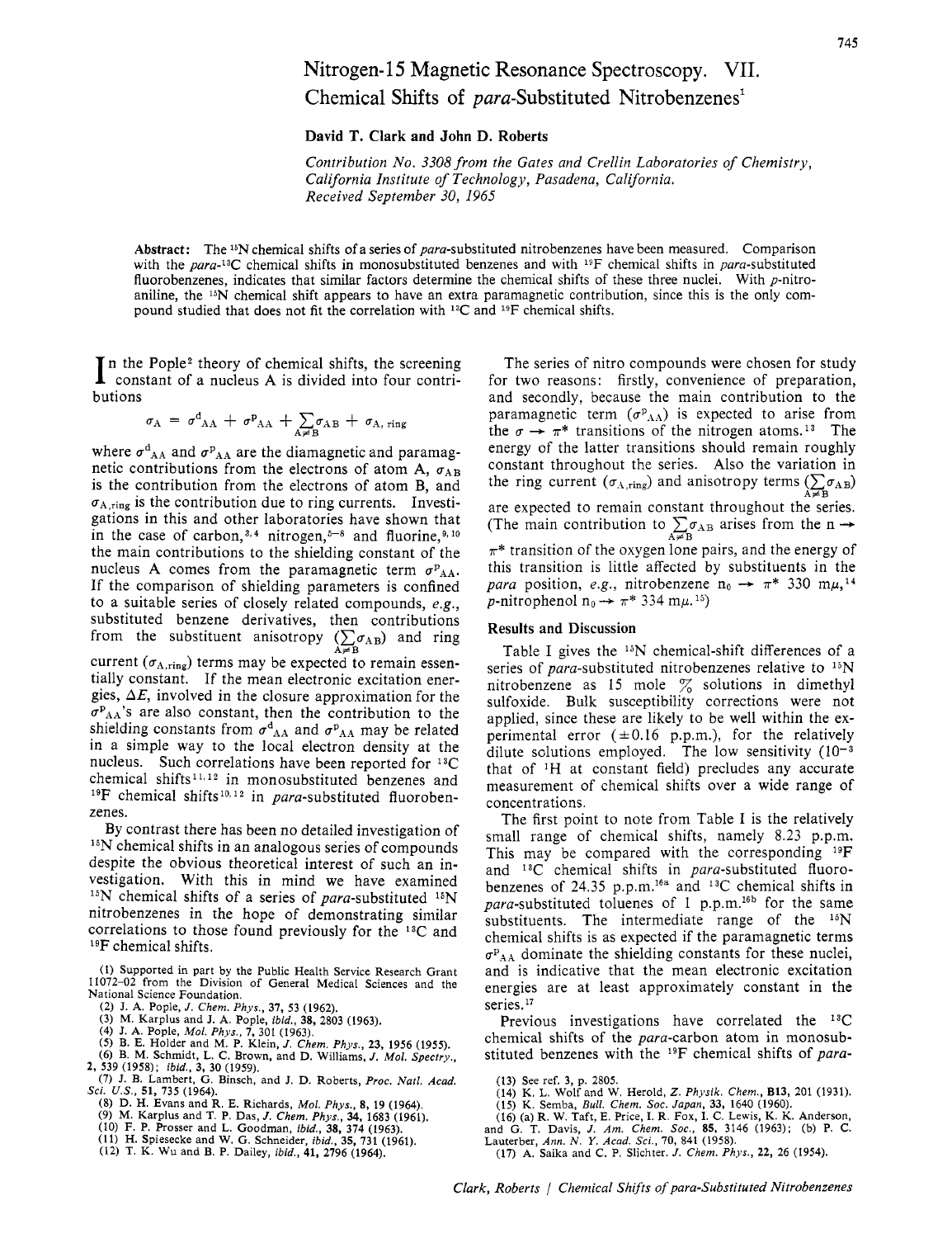

Figure 1. Plot of para-13C chemical shifts in monosubstituted benzenes *vs.* <sup>15</sup>N chemical shift of nitro group in para-substituted nitrobenzenes. Data for 13C are from ref. 11.

substituted fluorobenzenes.12 In the former case, the chemical shifts are determined by the  $\pi$ -electron distributions at the carbon atoms, $11$  and the implied correlation of <sup>19</sup>F chemical shifts with  $\pi$ -electron density at the attached carbon atom then arises out of the near equivalence of the terms involving the C-F  $\pi$  bond order and the  $\pi$ -electron density on fluorine.<sup>10</sup>

**Table I.**  15N Chemical Shifts of the Nitro Group in para-Substituted Nitrobenzenes

| Substituent         | Chemical<br>shift,<br>p.p.m. <sup>a</sup> |
|---------------------|-------------------------------------------|
| NH <sub>2</sub>     | 4.38                                      |
| OMe                 | 4.38                                      |
| F                   | 3.57                                      |
| NHCOCH <sub>3</sub> | 3.07                                      |
| Cl                  | 2.09                                      |
| Br                  | 1.32                                      |
| Н                   | 0.00                                      |
| CN                  | $-2.58$                                   |
| NO <sub>2</sub>     | $-3.85$                                   |

<sup>*a*</sup> Experimental error is approximately  $\pm 0.16$  p.p.m. A positive value of the chemical shift indicates a shift upfield from nitrobenzene.

The  $15N$  chemical shifts are shown plotted against the  $para-13C$  chemical shifts in monosubstituted benzenes and <sup>19</sup>F chemical shifts in *para*-substituted fluorobenzenes in Figures 1 and *2.* There is a good over-all correlation in the two graphs except possibly for the **15N** chemical shift in p-nitroaniline. This would seem to confirm that similar factors are operative in determining the chemical shift of 15N, 19F, and **13C** nuclei.

By analogy with the theory developed for the corresponding fluorine chemical shifts, l8 the **15N** nitro chemical shift differences in para-substituted nitrobenzenes, should depend on the following factors: (1) the  $\pi$ -electron density of the nitrogen atom; (2) the  $\pi$ -electron density at the adjacent carbon and oxygen atoms; (3) the N-C  $\pi$  bond order; (4) the N-O  $\pi$ bond order. The presence of the two oxygen atoms in

(18) R. W. Taft, F. hosser, **L.** Goodman, and *G.* T. Davis, *J. Chem. Phys.,* **38,** 380 (1963).



Figure 2. Plot of <sup>19</sup>F chemical shifts in para-substituted fluorobenzenes *vs.* 15N chemical shift of nitro group in para-substituted nitrobenzenes: **A,** 19F chemical shifts in dimethyl sulfoxide; *0,*  l9F chemical shifts in cyclohexane.

the nitro group means that the expression for the shielding parameter of the nitrogen atom will be considerably more complex than that for fluorine. However, whatever the contributing factors are, they are not all expected to operate in the same direction.<sup>10</sup> For example, a relatively strong mesomeric substituent, such as methoxyl, should increase the electron density at the nitrogen atom (l), and also at the carbon and oxygen atoms *(2),* thus resulting in an upfield shift relative to nitrobenzene. The same substituent is expected to increase the N-C  $\pi$  bond order (3), while the N-O  $\pi$  bond order should decrease (4), the first term causing a downfield shift, the latter an upfield shift. Despite the possible subtle interplay of these factors, there is a good correlation with the corresponding  $^{19}F$ and  $13C$  chemical shifts, only *p*-nitroaniline is possibly anomalous. The amino group is known from spectroscopic data to have a much larger  $(+M)$  effect than the other substituents,  $19$  and this and dipole moment data<sup>20</sup> indicate that there is considerable interaction between the amino and nitro groups. Since the increase in C-N  $\pi$  bond order is expected to be larger than the decrease in N-O  $\pi$  bond order, the extra paramagnetic shift implies that the former term more than compensates for the increased electron densities at the carbon, nitrogen, and oxygen atoms in p-nitroaniline. An alternative explanation would be that for p-nitroaniline, the charge-transfer states are much lower in energy than for the other nitrobenzenes.<sup>21</sup> The mean electronic excitation energy  $\Delta E$  for the  $\sigma \rightarrow \pi^*$ transition might thus be expected to be smaller in this case, leading to an increased paramagnetic  $(\sigma^p_{AA})$ contribution to the shielding constant

#### **Experimental Section**

The nitrogen-15 spectra were obtained with a Varian Model V-4300B spectrometer, operated at 6.08 Mc.p.s. and 14,100 gauss,

<sup>(19)</sup> J. N. Murrell, "The Theory of the Electronic Spectra of Organic Molecules," Methuen and Co. Ltd., London, 1963, p. 226.<br>(20) A. L. McClellan, "Tables of Experimental Dipole Moments,"

W. H. Freeman and Co., San Francisco, Calif., 1963, p. 192.

<sup>(21)</sup> *Cf.* ref. 20, Chapter 10.